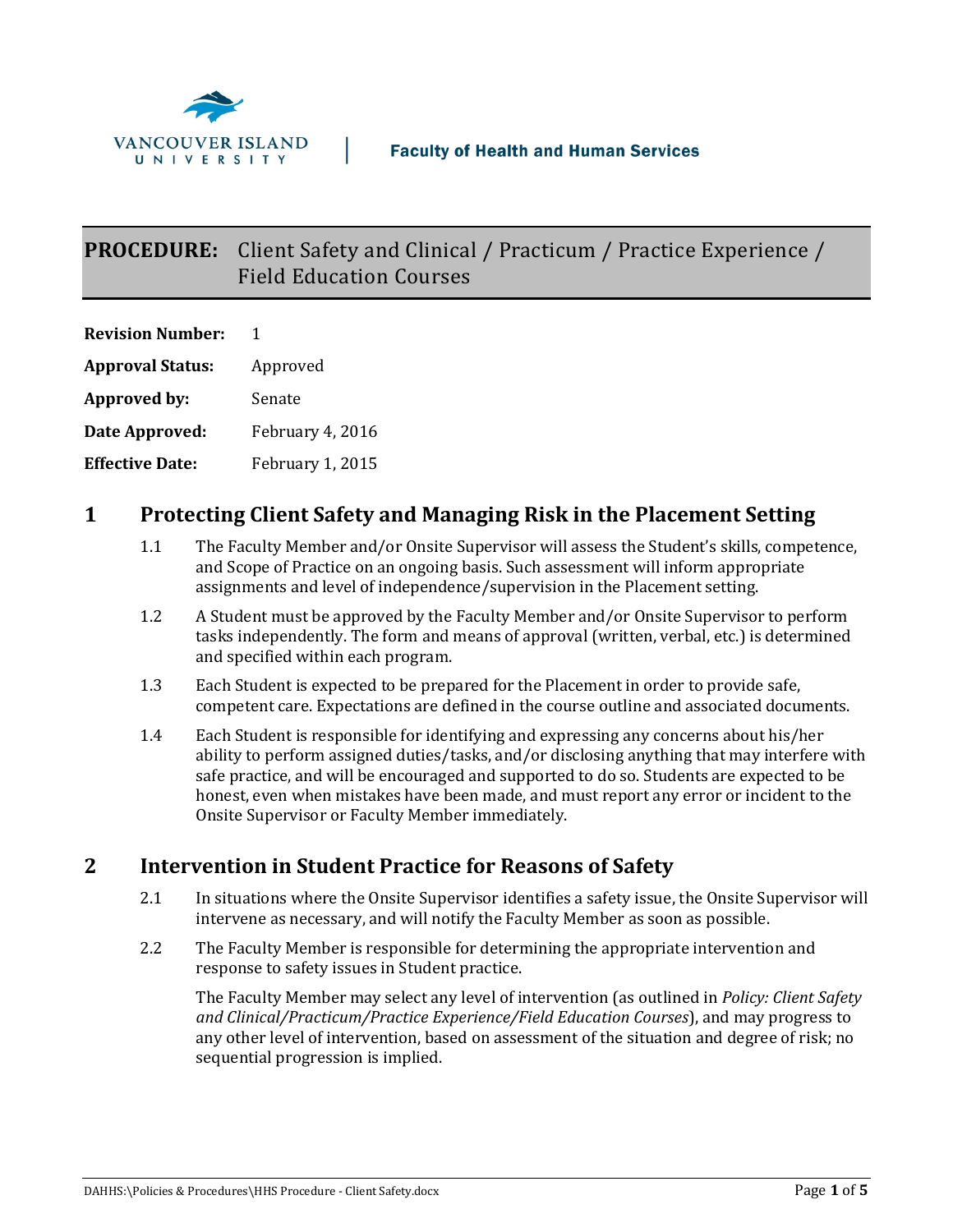- 2.3 Level 1 intervention
	- 2.3.1 Level 1 intervention may include:
		- 2.3.1.1 The Faculty Member or Onsite Supervisor may stop/discontinue the Student from performing the task(s) that poses a safety concern;
		- 2.3.1.2 The Faculty Member and/or Onsite Supervisor identifies and discusses with the Student the occurrence/ behavior that reflects a potential for Unsafe Practice.
		- 2.3.1.3 *Meeting Notes* will be used to document meetings with the Student and actions taken.
		- 2.3.1.4 The Faculty Member and/or Onsite Supervisor may provide remedial instruction to establish correct practice. This may include, but is not limited to: focused questioning, corrective feedback/instruction, coaching, problem-solving, readings, other teaching/learning strategies.
		- 2.3.1.5 The Faculty Member will conduct a further assessment of the safety of the Student's practice.
		- 2.3.1.6 The Faculty Member may determine further intervention based on the assessment. Refer to *Procedure: Student Progress in Clinical/ Practicum/Practice Experience /Field Education Courses*, which outlines possible interventions.
		- 2.3.1.7 A remediation plan may be developed to address the areas of Unsafe Practice, using a *Corrective Learning Plan* or a *Contract for Improvement*, following the steps outlined in *Procedure: Student Progress in Clinical/Practicum/Practice Experience/Field Education Courses*.
		- 2.3.1.8 The Student is expected to actively engage in the process to understand the potential for Unsafe Practice and to take corrective action to demonstrate positive progress.
- 2.4 Level 2 intervention
	- 2.4.1 Level 2 intervention may include:
		- 2.4.1.1 Temporary removal of the Student from the practice setting (e.g. removal for the remainder of that shift).

The Onsite Supervisor may temporarily remove the Student from the specific practice situation and/or task, and will report to the Faculty Member as soon as possible.

- 2.4.1.2 The Faculty Member will meet with the Student to review the situation and discuss the nature of the Unsafe Practice. This meeting should occur as soon as possible, within one working day following the incident.
- 2.4.1.3 The Faculty Member initiates an assessment of the Student's performance and the safety issue.
- 2.4.1.4 A remediation plan is developed to address the areas of Unsafe Practice, using a *Contract for Improvement*, following the steps outlined in *Procedure: Student Progress in Clinical/Practicum/Practice Experience/Field Education Courses*.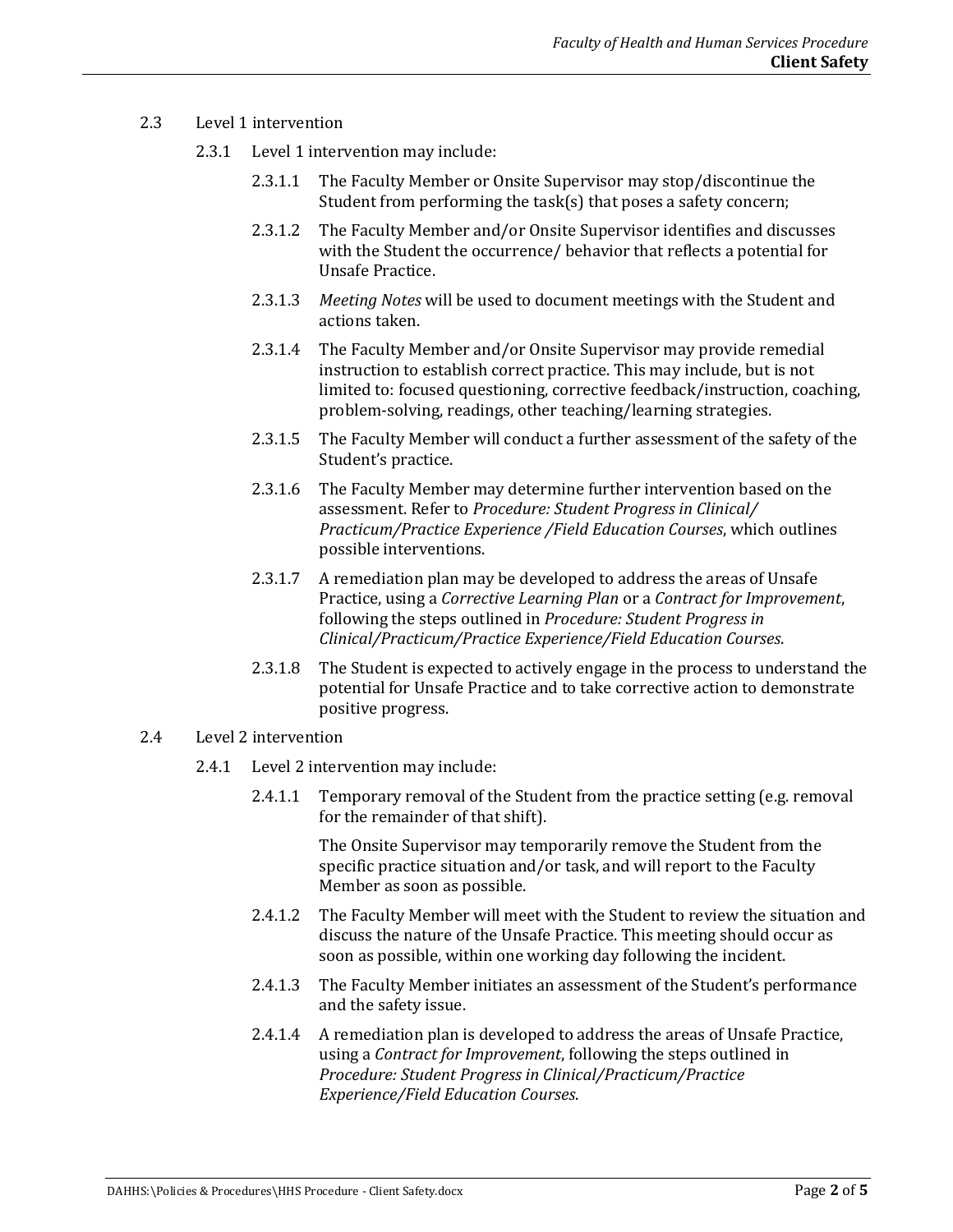- 2.4.1.5 The Faculty Member will monitor and reassess the Student's practice to ensure safe practice is achieved and maintained.
- 2.4.1.6 *Meeting Notes* will be used to document meetings with the Student and actions taken, in addition to documentation in a *Corrective Learning Plan* and/or *Contract for Improvement*.
- 2.4.2 The Program Team Leader and/or Chair will be informed.
- 2.5 Level 3 intervention:
	- 2.5.1 The Faculty Member initiates an immediate removal from placement process whereby the Student is not permitted to attend the Placement until the situation is reviewed and resolved.
		- 2.5.1.1 The Faculty Member will document a detailed written report of the Unsafe Practice case and circumstances, including: the Student's name, alleged facts, description of the unsafe nature of the practice, grounds warranting removal from placement (if applicable), and names and evidence from witnesses (if applicable).
		- 2.5.1.2 The Faculty Member will inform the Program Chair of the situation and action taken. The Level 3 intervention will be reviewed and confirmed by the Chair. Others may be informed at the discretion of the Chair.
		- 2.5.1.3 The Faculty Member will advise the Student that the removal from placement process has been initiated, discuss the incident that led to this action, and provide the Student with information about the process.
	- 2.5.2 The Faculty Member will investigate the situation, gathering information from relevant parties and sources. Based the information, the Faculty Member will assess the seriousness of the situation, in collaboration with the Chair, Dean, Placement agency, and others, as required, and determine the appropriate action to be taken.
	- 2.5.3 Possible action may include:
		- 2.5.3.1 Development and implementation of a remediation plan to address the area(s) of Unsafe Practice, using a *Contract for Improvement*, following the steps outlined in *Procedure: Student Progress in Clinical/Practicum/Practice Experience/Field Education Courses*.
		- 2.5.3.2 Return to Placement with conditions.
		- 2.5.3.3 Fail grade in the course; note that for some programs, a fail grade may lead to withdrawal from the program.
	- 2.5.4 *Meeting Notes* will be used to document meetings with the Student and actions taken.
- 2.6 Failure of the course for reasons of Unsafe Practice
	- 2.6.1 The Faculty Member has determined that the Student is not safe to return to practice. The Faculty Member will document the rationale for a failing grade for the course, detailing the Unsafe Practice, interventions made, results and/or persistence of Unsafe Practice despite intervention, and any other relevant information. The Student's performance and Unsafe Practice should be described in relation to course learning outcomes and practice competencies.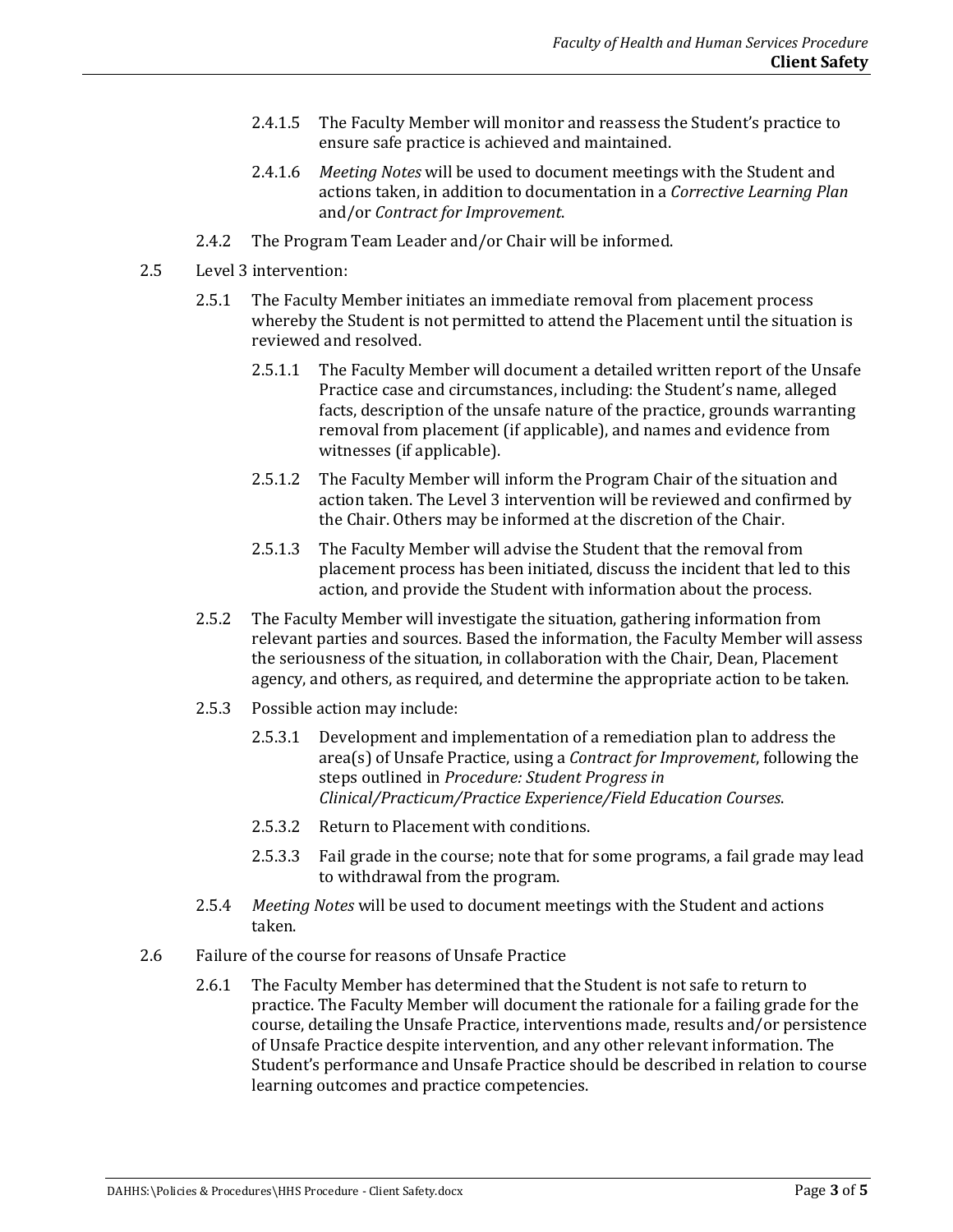2.6.2 The Program Chair reviews the documentation and the process leading to the assignment of a failing grade in the course. Any concerns of the Chair regarding the process will be discussed with the Faculty Member and referred to the Associate Dean.

The Faculty Member and Chair will meet with the Student. The Student may bring a support person if desired.

The following will be discussed:

- Evidence/rationale leading to the decision to assign a failing grade
- Exploration of reasons for the failure
- Inform the Student of the right to appeal
- Discussion of options available to the Student (e.g. alternative program choices; option to repeat the course, if applicable; withdrawal to take time needed to address any issues that may be interfering with performance, etc.)
- Referral to Advising, Counselling, or other services as appropriate.

The meeting will be documented using *Meeting Notes*, signed by all parties.

2.6.3 The Program Chair will complete and process the *Student Program Discontinuation Form*, where applicable.

Individual departments may institute and use a "checklist" for implementation, processing, and distribution of the *Student Program Discontinuation Form* to meet the needs of that program.

2.6.4 Refer to the VIU Student Conduct Policy and related Procedure where the situation involves a violation of that policy.

#### **3 Documentation**

- 3.1 Intervention will be documented using *Meeting Notes*, a *Corrective Learning Plan*, and/or a *Contract for Improvement*, as outlined in *Procedure: Student Progress in Clinical/Practicum/Practice Experience /Field Education Courses*.
- 3.2 Documents should be read and signed by the Student, recognizing that the Student may refuse to sign. Signatures indicate that the individual has read the document; it does not necessarily indicate that the parties agree, unless agreement is explicitly stated.

If the Student refuses to sign, the document will be placed in the Student file, with a notation that the Student refused to sign and was given a copy of the document, signed by the Faculty Member and Chair.

3.3 Individual programs may institute additional procedures and documentation related to Client safety and Student performance, which are specific to that program.

#### **4 Related Policies & References**

- VIU incident reporting procedures:
	- o Health and Safety Services website: Reporting Injuries/Incidents http://sites.viu.ca/healthandsafety/reporting-injuries-incidents/
- VIU policies and procedures regarding Student conduct and performance:
	- o Policy 32.05 and Procedure 32.05.001: *Student Conduct Code*